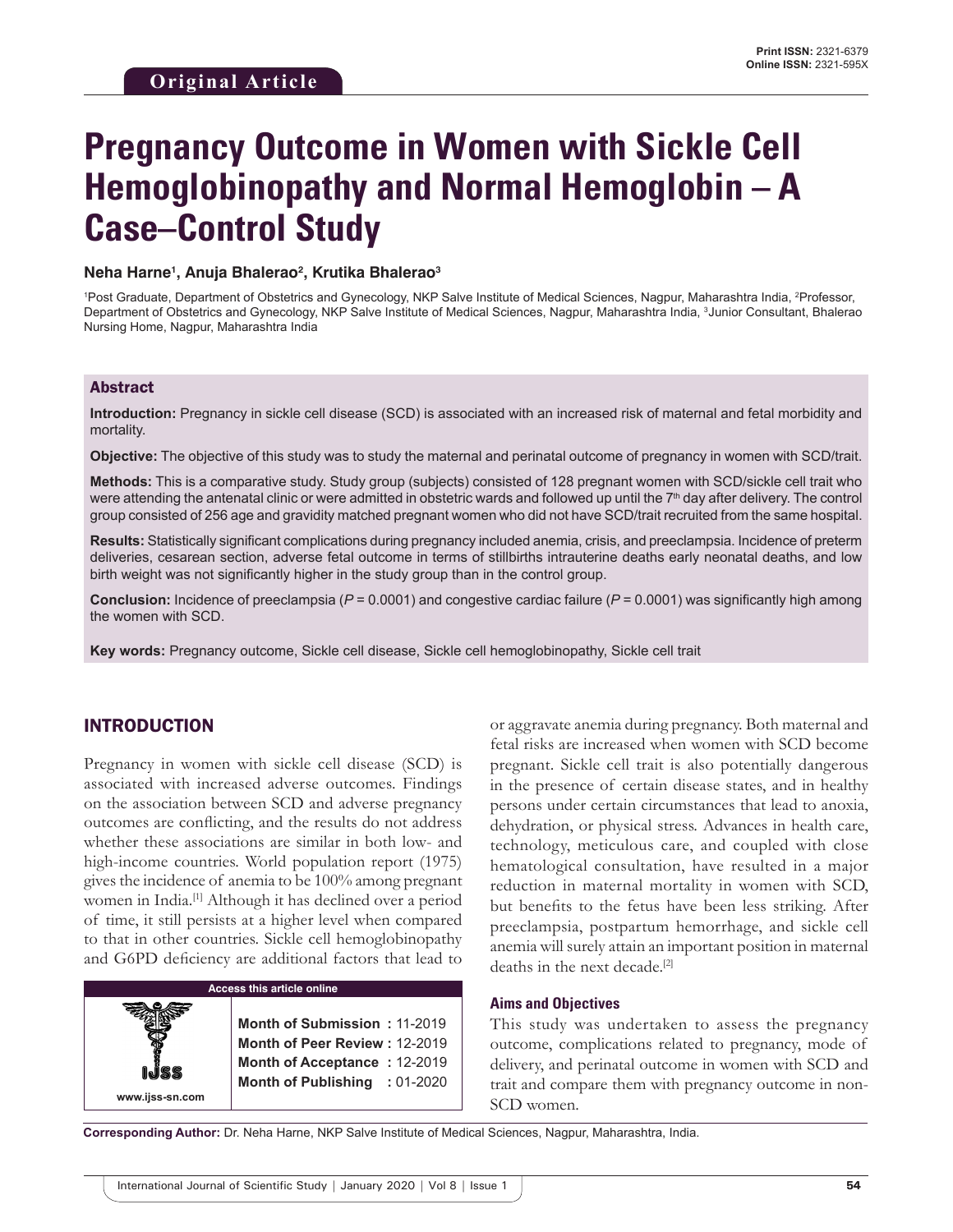# **METHODS**

This comparative study was carried out at a tertiary care hospital, at NKP Salve Institute of Medical Sciences, Nagpur, for 2 years from January 1, 2014, to December 31, 2015, after obtaining approval from the college ethical committee.

The study subjects were selected from the obstetric wards and antenatal clinics. Those antenatal women, who were diagnosed as having SCD or trait during antenatal visits or during routine health care or in the previous pregnancy or the early first trimester, were included in the study. Two controls were selected for each subject by matching age and gravidity of antenatal women.

A total of 42 women with SCD, 86 with sickle cell trait and 256 controls were recruited in their first trimester (i.e., first 12 weeks of pregnancy). Basic data, including socioeconomic status, caste, religion along with thorough obstetric history, any significant medical history and family history of SCD/trait, blood transfusions, and crisis, were recorded. Detailed clinical examination and blood and urine tests were carried out at the time of registration. These women were followed up in antenatal clinic and obstetric wards until 7<sup>th</sup> day after delivery for follow-up with regard to any complications, mode of delivery, and fetal outcome (age of gestation at birth, birth weight, and live birth/stillbirth) were analyzed and *P* < 0.05 was considered significant.

# RESULTS

The mean hemoglobin level in the SS (homozygous sickling) group (7.425  $\pm$  1.455 g/dL) was significantly lower as compared to that in the AS (heterozygous sickling) group  $(8.68 \pm 1.0164 \text{ g/dL})$  and to that in the AA (nonsickling) group (9.243  $\pm$  0.7112 g/dL). Furthermore, the mean hemoglobin level in the AS group was significantly lower than that in the AA group [Table 1].

As shown in Table 2, maternal complications were much more in women with SCD than women with normal hemoglobin. The risk of preterm labor was significantly associated with sickle cell trait, and the risk was twice in SCD as compared to thrice in sickle cell trait. Furthermore, the risk of congestive cardiac failure increases to 42 times that of preeclampsia increased 6 times and that of urinary tract infection twice in SCD as compared to normal subjects.

As shown in Table 3, LSCS may be a protective factor for AS patients as compared to normal subjects, their risk was significantly reduced (by 64%). On the other hand, though non-significant, the risk increased by 7% in SS patients.

As shown in Table 4, though non-significant, risk of intrauterine death and early neonatal death was 5 times higher and that of stillbirth 10 times high. Furthermore, a significant association was found with low birth weight (LBW) babies. The risk of LBW increases to 6 times in patients with SCD and twice that in sickle cell trait. Statistically significant number of babies with weight between 1501 g and 2000 g in SS and AS groups.

# **DISCUSSION**

SCD is an important hereditary hemoglobinopathy, a disease characterized by the production of defective hemoglobin S (HbS).[1] Sickle cell Hb is produced by substitution of Valine by glutamic acid at position six of the β chain of the normal Hb. Gene mutation – when homozygous, the individual has sickle cell anemia (Hb SS); when heterozygous, the individual has sickle cell trait (Hb AS).<sup>[2]</sup> The abnormal HbS tends to polymerize on deoxygenation, and red blood cell containing HbS becomes less pliable and consequently deform into the sickle shape. SCD is a multisystem disorder, and the risk of sickle cell anemia during pregnancy includes an increase in preeclampsia, preterm birth and small-forgestational-age infants, chronic hemolysis, postpartum hemorrhage, repeated infections, and growth retardation in addition to an acute life-threatening complication called crisis. Pain from ischemic necrosis of bone marrow or other organs usually becomes more frequent. Pulmonary

| Table 1: Hemoglobin levels in GM/DL in SS/AS/AA groups |            |                     |            |                    |                     |            |  |  |  |
|--------------------------------------------------------|------------|---------------------|------------|--------------------|---------------------|------------|--|--|--|
| $Hb$ (%)                                               | $SS(n=42)$ | Percentage          | $AS(n=86)$ | Percentage         | $AA(n=256)$         | Percentage |  |  |  |
| $8.1 - 10q$                                            |            | 14.28               | 22         | 25.58              | 206                 | 80.46      |  |  |  |
| $6.1 - 8$ g                                            | 30         | 71.42               | 47         | 54.65              | 44                  | 17.18      |  |  |  |
| 56 g                                                   | 6          | 14.28               | 17         | 19.76              | 6                   | 2.34       |  |  |  |
| Hb                                                     |            |                     |            | <b>Comparisons</b> |                     |            |  |  |  |
|                                                        |            | <b>SS versus AA</b> |            |                    | <b>AS versus AA</b> |            |  |  |  |
|                                                        | <b>OR</b>  | 95% CI              | P          | <b>OR</b>          | 95% CI              | D          |  |  |  |
| ≤8 g% versus>8 g                                       | 24.72      | 9.49-74.68          | 0.001      | 11.99              | $6.52 - 22.30$      | 0.001      |  |  |  |

AS versus AA OR=11.98, 95% CI 6.52–22.30, *P=*0.0001. SS versus AA (Hb>8 vs. ≤8) OR=24.72, 95% CI 9.49–74.68, *P=*0.0001 (risk of SCD is almost 25 times more among subjects with Hb≤8 g% as compared to those with>8 g%. Hb: Hemoglobin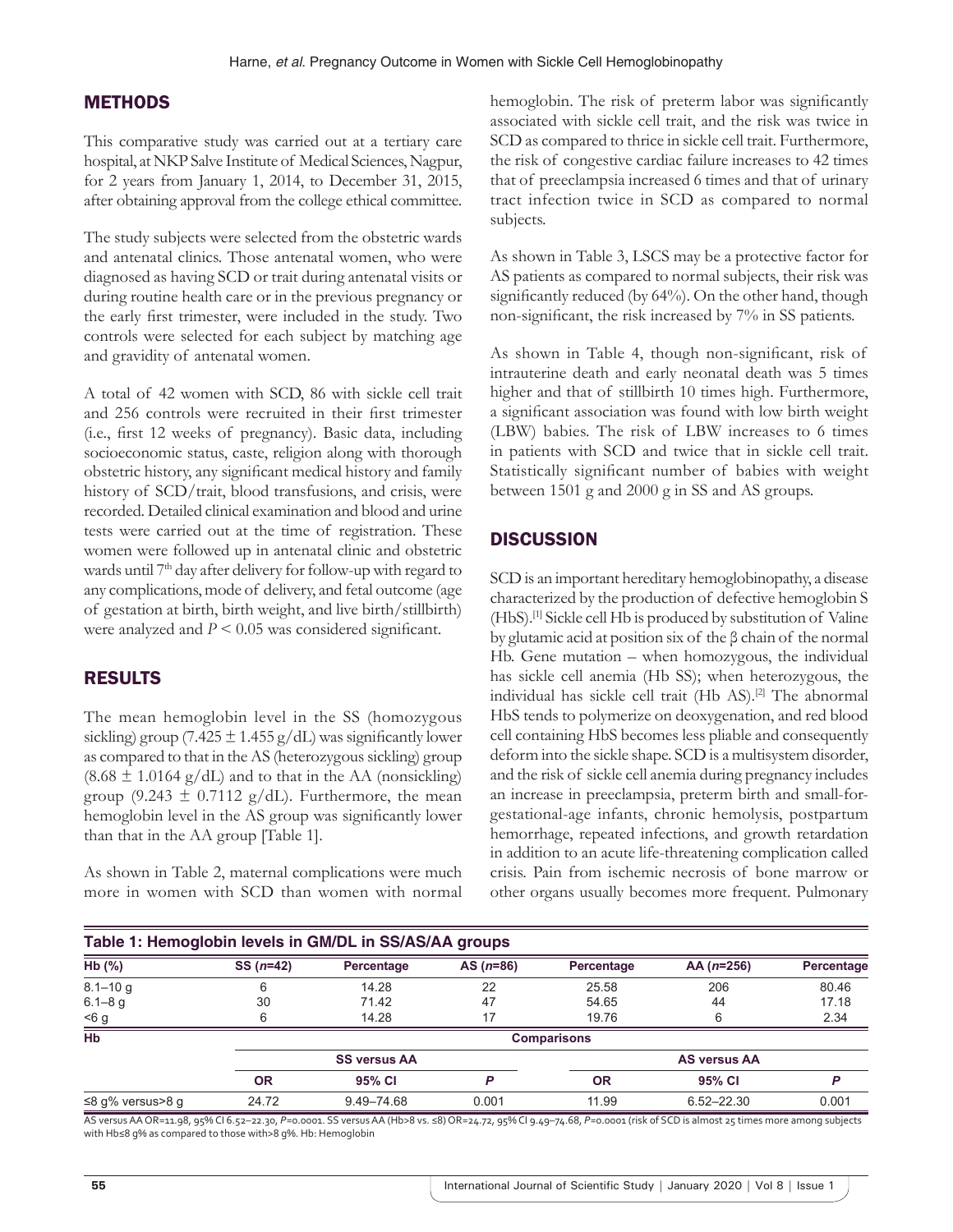|  | Harne, et al. Pregnancy Outcome in Women with Sickle Cell Hemoglobinopathy |  |  |  |  |  |  |
|--|----------------------------------------------------------------------------|--|--|--|--|--|--|
|--|----------------------------------------------------------------------------|--|--|--|--|--|--|

| <b>Variables</b>           | <b>Complications risk comparisons</b> |                |        |                     |                |                  |  |
|----------------------------|---------------------------------------|----------------|--------|---------------------|----------------|------------------|--|
|                            | <b>SS versus AA</b>                   |                |        | <b>AS versus AA</b> |                |                  |  |
|                            | <b>OR</b>                             | 95% CI         | P      | <b>OR</b>           | 95% CI         | $\boldsymbol{P}$ |  |
| Hemoglobin                 |                                       |                |        |                     |                |                  |  |
| Hb $\leq$ 8 g%             | 24.72                                 | $9.49 - 74.68$ | 0.001  | 11.99               | 6.52-22.30     | 0.001            |  |
| Hb $>8$ g%                 |                                       |                |        |                     |                |                  |  |
| Miscarriage                |                                       |                |        |                     |                |                  |  |
| Yes                        | 1.82                                  | $0.41 - 8.20$  | 0.3066 | 0.84                | $0.20 - 2.79$  | 0.7689           |  |
| No                         |                                       |                |        |                     |                |                  |  |
| Preterm labor              |                                       |                |        |                     |                |                  |  |
| Yes                        | 2.14                                  | $0.48 - 7.52$  | 0.1975 | 3.3                 | $1.29 - 8.37$  | 0.0036           |  |
| <b>No</b>                  |                                       |                |        |                     |                |                  |  |
| Congestive cardiac failure |                                       |                |        |                     |                |                  |  |
| Yes                        | 42.5                                  | 4.84-1961.6    | 0.0001 | 6.07                | $0.31 - 359.5$ | 0.0959           |  |
| No                         |                                       |                |        |                     |                |                  |  |
| <b>ARDS</b>                |                                       |                |        |                     |                |                  |  |
| Yes                        | 0                                     | <b>NA</b>      | 0.0005 | $\mathsf 0$         | <b>NA</b>      | <b>NA</b>        |  |
| No                         |                                       |                |        |                     |                |                  |  |
| UTI                        |                                       |                |        |                     |                |                  |  |
| Yes                        | 1.82                                  | $0.41 - 6.20$  | 0.3066 | 2.8                 | $1.13 - 6.83$  | 0.0102           |  |
| No                         |                                       |                |        |                     |                |                  |  |
| Preeclampsia/eclampsia     |                                       |                |        |                     |                |                  |  |
| Yes                        | 6.11                                  | 2.74-13.34     | 0.0001 | 1.45                | $0.65 - 3.09$  | 0.302            |  |
| <b>No</b>                  |                                       |                |        |                     |                |                  |  |
| PPH/DIC                    |                                       |                |        |                     |                |                  |  |
| Yes                        | 3.39                                  | $0.7 - 10.46$  | 0.0155 | 0.48                | $0.05 - 2.25$  | 0.3389           |  |
| No                         |                                       |                |        |                     |                |                  |  |
| Pulmonary embolism         |                                       |                |        |                     |                |                  |  |
| Yes                        | 0                                     | <b>NA</b>      | 0.0005 | $\mathsf 0$         | <b>NA</b>      | <b>NA</b>        |  |
| <b>No</b>                  |                                       |                |        |                     |                |                  |  |
| AVN femur                  |                                       |                |        |                     |                |                  |  |
| Yes                        | 0                                     | <b>NA</b>      | 0.0134 | $\mathsf 0$         | <b>NA</b>      | <b>NA</b>        |  |
| No                         |                                       |                |        |                     |                |                  |  |
| Maternal death             |                                       |                |        |                     |                |                  |  |
| Yes                        | 0                                     | <b>NA</b>      | 0.0005 | $\mathsf 0$         | <b>NA</b>      | <b>NA</b>        |  |
| No                         |                                       |                |        |                     |                |                  |  |
| Crisis                     |                                       |                |        |                     |                |                  |  |
| Yes                        | 0                                     | <b>NA</b>      | 0.0001 | $\pmb{0}$           | <b>NA</b>      | 0.0144           |  |
| $\mathsf{No}$              |                                       |                |        |                     |                |                  |  |

| Table 2: The maternal complications during pregnancy and postpartum in SS, AS, and AA group |  |
|---------------------------------------------------------------------------------------------|--|
|---------------------------------------------------------------------------------------------|--|

| Table 3: The mode of delivery in SS, AS, and AA group. Mode of delivery (excluding miscarriages) |                     |        |       |               |        |  |  |  |
|--------------------------------------------------------------------------------------------------|---------------------|--------|-------|---------------|--------|--|--|--|
| <b>SS versus AA</b>                                                                              | <b>AS versus AA</b> |        |       |               |        |  |  |  |
| 0.81                                                                                             | $0.38 - 1.81$       | 0.5737 | 83.96 | 35.88-200.0   | 0.0001 |  |  |  |
|                                                                                                  |                     |        |       |               |        |  |  |  |
|                                                                                                  |                     |        |       |               |        |  |  |  |
| 2.63                                                                                             | $0.24 - 16.76$      | 0.2406 | 0.66  | $0.12 - 2.44$ | 0.5139 |  |  |  |
|                                                                                                  |                     |        |       |               |        |  |  |  |
|                                                                                                  |                     |        |       |               |        |  |  |  |
| 1.07                                                                                             | $0.46 - 2.34$       | 0.8601 | 0.36  | $0.16 - 0.73$ | 0.0028 |  |  |  |
|                                                                                                  |                     |        |       |               |        |  |  |  |
|                                                                                                  |                     |        |       |               |        |  |  |  |

complications are also common. Risks of maternal mortality are increased. Fetal wastage is also common and more than one-third of pregnancies in a woman with sickle cell syndrome terminate in abortion, stillbirth, or early neonatal death.[3] LBW babies were born to SS mothers due to premature deliveries and fetal growth retardation.[4] Perinatal mortality is also very high.<sup>[4]</sup>

Among the complications during pregnancy, crisis was more significantly associated with the SS group as compared to that in the AS group (*P* value of SS-0.001; AS-0.014). Crisis as a complication during pregnancy is reported to be 48.6% by Dare *et al.*,<sup>[3]</sup> 56% by El-Shafei *et al*.,[4] 28% by Chhabra *et al*.,[5] 88% Leborgne-Samuel *et al*.,[6] and 41.4% by Odum *et al*. [7]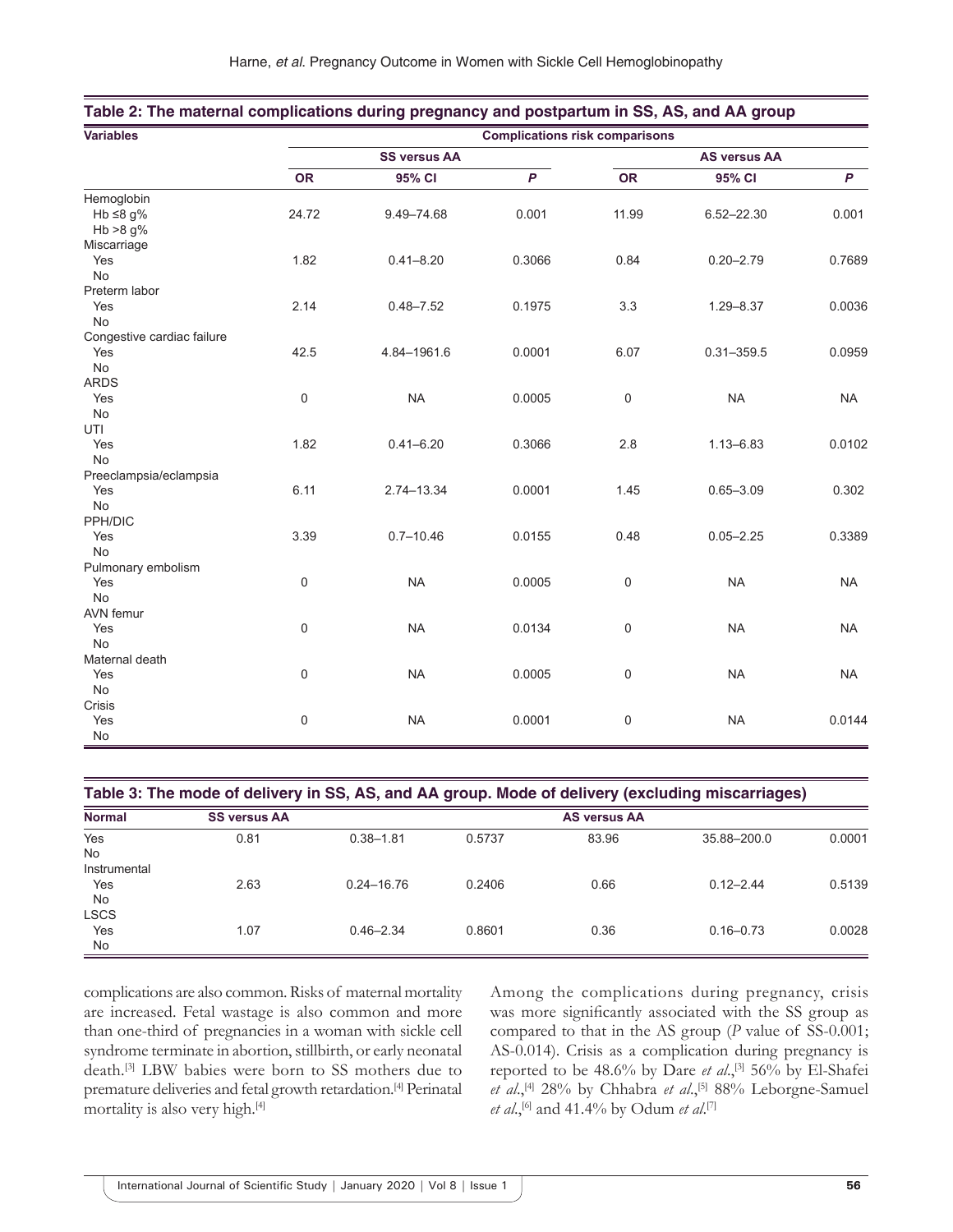## **Table 4: Perinatal outcome in SS, AS, and AA group (As there were four miscarriages, the data are different)**

| Live birth     |      |                                                 |  |                                        |        |
|----------------|------|-------------------------------------------------|--|----------------------------------------|--------|
| Yes            | 0.14 |                                                 |  | 0.03-0.55 0.0002 0.67 0.14-4.24 0.5744 |        |
| No             |      |                                                 |  |                                        |        |
| <b>IUD</b>     |      |                                                 |  |                                        |        |
| Yes            | 4.97 | 0.69-30.47 0.0246 1.45 0.13-10.32 0.6696        |  |                                        |        |
| <b>No</b>      |      |                                                 |  |                                        |        |
| Stillbirth     |      |                                                 |  |                                        |        |
| Yes            |      | 10.29 1.12-125.29 0.0022 1.48 0.25-28.77 0.7481 |  |                                        |        |
| <b>No</b>      |      |                                                 |  |                                        |        |
| Early neonatal |      |                                                 |  |                                        |        |
| death          |      |                                                 |  |                                        |        |
| Yes            | 4.63 | 0.91-20.51 0.013 0.98 0.09-5.64                 |  |                                        | 0.9838 |
| <b>No</b>      |      |                                                 |  |                                        |        |
| Low birth      |      |                                                 |  |                                        |        |
| weight         |      |                                                 |  |                                        |        |
| $<$ 2500 q     |      | 6.12 2.74-13.53 0.0001 2.24 1.15-4.82 0.0082    |  |                                        |        |
| $≥2500$ g      |      |                                                 |  |                                        |        |
| Birth weight   |      |                                                 |  |                                        |        |
| < 1500 g       |      |                                                 |  |                                        |        |
| Yes            | 2.5  | 0.75–7.26                                       |  | 0.0649 0.73 0.17-2.36 0.5846           |        |
| <b>No</b>      |      |                                                 |  |                                        |        |
| 1501-2000 g    |      |                                                 |  |                                        |        |
| Yes            |      | 12.4 4.21-37.47 0.0001 5.03 1.80-14.66 0.0002   |  |                                        |        |
| <b>No</b>      |      |                                                 |  |                                        |        |
| 2001-2500 g    |      |                                                 |  |                                        |        |
| Yes            | 0.6  | $0.01 - 4.43$                                   |  | 0.627 1.84 0.53-5.80                   | 0.2434 |
| <b>No</b>      |      |                                                 |  |                                        |        |
| $>2500$ q      |      |                                                 |  |                                        |        |
| Yes<br>No      | 0.19 | 0.09-40.33 0.0001 0.44 0.23-0.86                |  |                                        | 0.0077 |
|                |      |                                                 |  |                                        |        |

Preeclampsia was more in the SS group as compared to that in the AA group  $(42.85\% \text{ vs. } 15.11\%, P = 0.0001)$ . Preeclampsia among women with SCD was observed to be 2.4% by Idrisa *et al.*,<sup>[8]</sup> 16.2% by Dare *et al.*,<sup>[3]</sup> and 12.62% by Deshmukh et al.<sup>[9]</sup>

The risk of hemoglobin level  $\leq 8$  g/dL was significantly more, i.e., is 25 times more in the SS group ( $P = 0.001$ ) and 12 times in the AS group (0.001) as compared to AA group.

The incidence of preterm labor was twice in SCD when compared to the control group. In women with SCD, preterm deliveries are reported to be 21.6% by Dare *et al*.,[3] 20% by Chhabra *et al.*,<sup>[5]</sup> 23% by Howard *et al.*,<sup>[10]</sup> and 21% by Leborgne-Samuel et al.<sup>[6]</sup>

Majority of cesarean sections in all the three groups were due to fetal distress, followed by CPD in our study, cesarean section was required in 12 of 38 (31.57%) in the SS group, 11 of 82 (13.41%) in the AS group, and 73 of 242 (30.16%) in the AA group. The cesarean section rate is reported to be 14.6% by Idrisa *et al.*,<sup>[8]</sup> 29.7% by Dare *et al.*,<sup>[3]</sup> 12% by El-Shafei *et al.*,<sup>[4]</sup> 66.66% by Howard *et al.*,<sup>[10]</sup> 48% by Leborgne-Samuel *et al.*,<sup>[6]</sup> and 43.2% by Odum *et al*. [7]

Dare *et al.*<sup>[3]</sup> reported that among the 29.7% cesarean sections, indications for cesarean section were CPD in 45.5%, fetal distress associated with intrauterine growth restriction in 18.1%, and transverse lie, severe preeclampsia with failed induction of labor and placenta previa in 9% each. Indications reported by El-Shafei *et al*. [4] were fetal distress in 67%, CPD in 10%, previous cesarean section in 10%, and miscellaneous in 13% (overall incidence 12%).

When compared to the control group, there was a higher risk of adverse fetal outcomes. Seven *et al*. [11] reported that there was no significant difference in pregnancy outcome among SCD and the control group in terms of perinatal mortality.

There were two maternal deaths in our study among the SS group  $(4.76\% \text{ } P = 0.0005)$  due to the consequences of severe anemia, following crisis and one had acute respiratory distress syndrome. There was no maternal death among the AS group and control (AA) group.

Thus, the risk of congestive cardiac failure is alarmingly high, i.e., 42 times more risk in  $(P = 0.0001)$  women with SCD. A high incidence of LBW babies was due to fetal hypoxia throughout the pregnancy caused by anemia and fetoplacental insufficiency.

Specialized antenatal care provided by a multidisciplinary team and should include (according to RCOG)<sup>[12]</sup>

- Folic acid administration 5 mg once daily preconceptionally and throughout the pregnancy
- Medical review by hematologist and screening of endorgan damage
- Avoid precipitating factors for crisis such as dehydration, exposure to extreme temperatures
- Thromboprophylaxis by LMW heparin and aspirin prophylaxis as recommended by RCOG and NICE guidelines
- Blood pressure and urine analysis at each visit
- Fetal growth monitoring by regular scans at every 4 weeks
- Top-up transfusion indicated for women with acute anemia, i.e., Hb under 6 g/dl or a fall of over  $2$  g/dl
- Exchange transfusion for acute chest syndrome is indicated with early recognition and antibiotic administration being the key for management
- Painful crisis the most frequent complication of SCD should be managed by strict monitoring of vitals, analgesia in form of opioids, and thromboprophylaxis
- Post-delivery care and vigilance for the prevention of complications.

Education and counseling of women with SCD and their partners contemplating pregnancy and during pregnancy